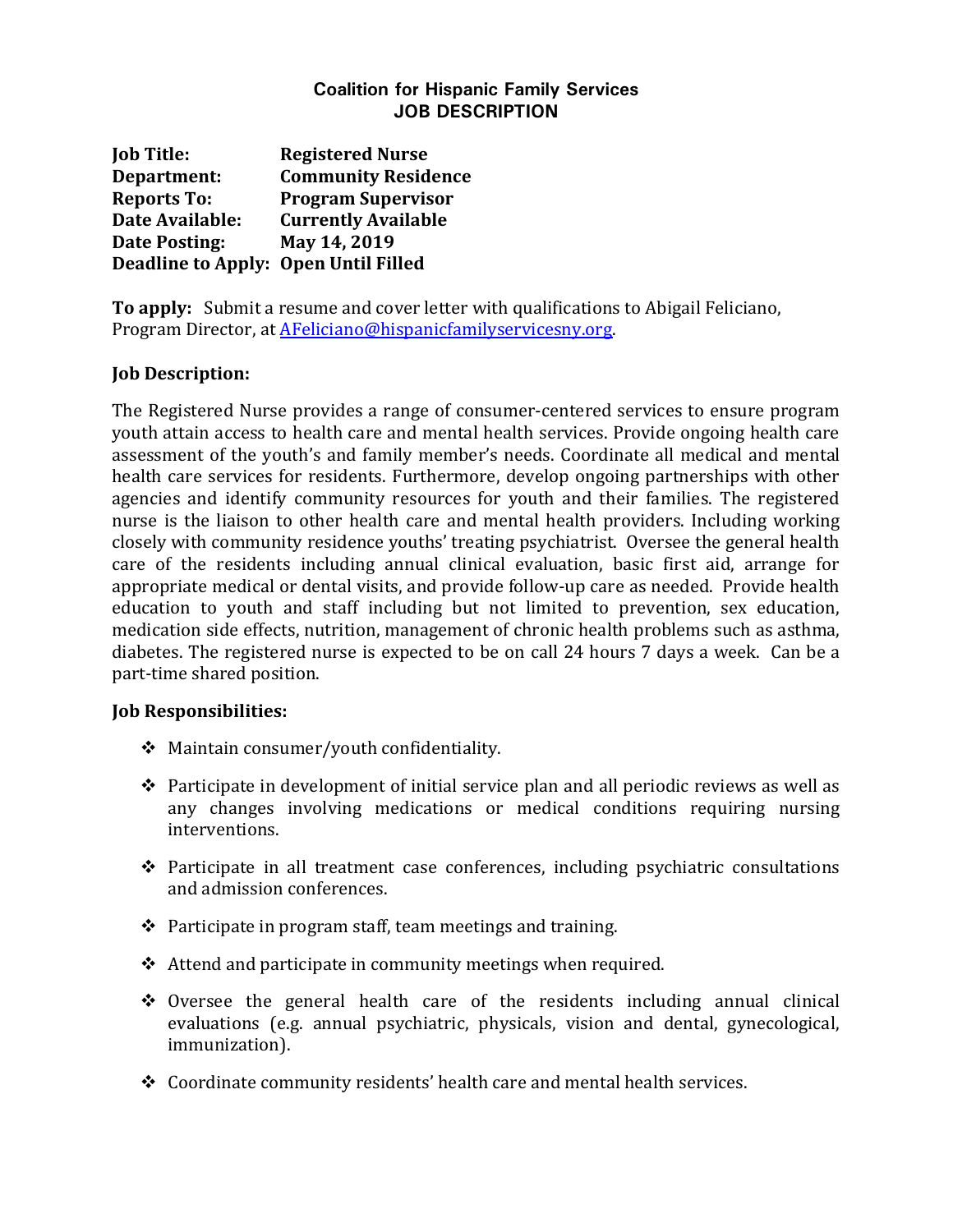- $\triangle$  Communication with primary health care and mental health care providers in regards to information on youth's medication and general health.
- $\triangle$  Identify and resolve primary and mental health care service delivery and access problems.
- $\div$  Ensure that all residents health insurance is active.
- Ensure that residents' prescriptions are up to date.
- $\div$  Monitor medication management.
- ❖ Perform monthly medication regimen review for each resident.
- $\triangle$  Communicate with family/guardian about all medical conditions, appointments and/or support services.
- \* Engage family to accompany youth to medical appointments.
- Accompany family/staff and youth to medical appointments when necessary.
- Assess any injuries for first-aid or medical care follow up.
- $\div$  Maintain record keeping of all medical records including the medical/health portion of youth chart.
- \* Review and submit weekly required documentation.
- $\triangle$  Develop on-going partnerships with other agencies and identify community resources for youth and their families.
- Liaison to other health care providers, including pharmacies and mental health providers.
- \* Train and monitor staff on how to teach youth to self-administer medication.
- ❖ Conduct health related groups.
- $\triangle$  Conduct individual health counseling sessions with youth.
- ❖ Provide crisis intervention as needed.
- Participate in Quality Assurance Procedures and Continued Quality Improvement meetings.
- Other duties and responsibilities as assigned by Program Director/Supervisor.

## **Qualification:**

Should have an Associate's or a Bachelor's degree, a current New York State License, and experience and desire to work with children/adolescents with serious emotional difficulties. Effective oral and written skills are required. Computer and strong record keeping skills are essential. Must be able to work in a team approach milieu; have a great